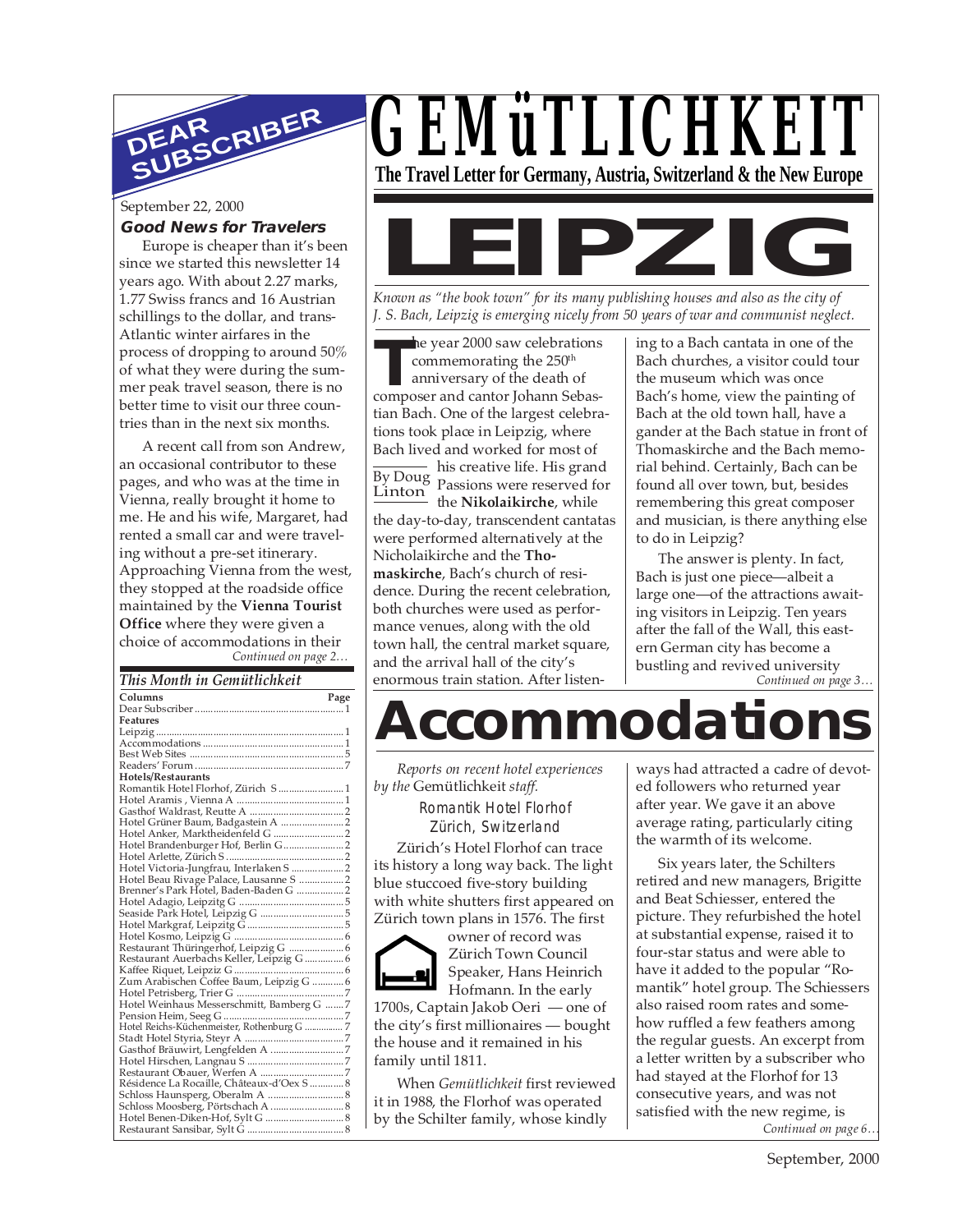#### *DEAR SUBSCRIBER Continued from page 1*

price range. When they had picked one, the friendly and very helpful young woman made a reservation for them, explained about parking at the hotel — they could leave the car on the street — and highlighted their route to it on a map. For these services they paid a small charge of \$2 or \$3.

They chose **Hotel Aramis** (Döblinger Hauptstrasse 55, tel. +43/ 1/3698673, fax 3692480, web: www.albertina-hotels.at/), three-star accommodations about 10 blocks north of the Ring. A tram to the center stops outside the hotel. For a fairly Spartan double room with private bath they paid 650 AS (\$40), though the published rack rate is 900 AS (\$56). (Andrew suspects the tourist office booking center and the hotels are cooperating in a kind of "priceline.com" maneuver in which hotels with open inventory make their rooms available at reduced prices for 11<sup>th</sup> hour bookings.)

Think about it for a moment: that's a three-star hotel with private toilet and shower, *in downtown Vienna*, for \$20 *per person*.

He also raved ("these people are great!") about a return visit to a hotel he discovered a few years ago for *Gemütlichkeit*, the **Gasthof Waldrast** (tel. +43/05672/62443, fax 62443) in Reutte, Austria. For a very large, nicely furnished double they paid \$45.

A little arithmetic demonstrates just how inexpensive our countries have become. A 200 DM room in a four-star hotel back in the bad old days of a weak dollar was \$145. Today that same 200 DM room is \$88. In Switzerland, a 150 Sfr. room in a three-star hotel that was \$136 is now \$85.

The dollar is now so strong that travelers who, a few years ago, had to step down a hotel category or two can now consider returning to more luxurious accommodations.

Let's look at prices for a few of our old familiar favorites:

• In the Austrian spa town of Badgastein, south of Salzburg, the **Hotel Grüner Baum** (tel. +43/ 06434/25160, fax 251625), which is as good a country hotel as we've seen, is now offering a four-day package that includes multi-course dinners, buffet breakfasts, a lake district excursion with lunch, a mountain picnic, a "Mozart gala" dinner, and one with live music and folk dancing, for 5990 AS (\$384) per person. This is five-star luxury in one of Europe's most beautiful country hotel settings.

• At the wonderful **Hotel Anker** (tel. +49/09391/60040, fax 600477), in Marktheidenfeld, which, because it is about 40 minutes east of the Frankfurt Airport, we recommend as a "first-night" hotel, the best double room in the house is now under \$100. The Deppisch family's hospitality is legendary.

• Want to spend a few days in one of the world's great cities and stay in one of it's most stylish small hotels for less than \$150? In Berlin, try the **Brandenburger Hof** (tel. +49/ 030/214050, fax 2140 5100) with its Bauhaus interior and wintergarden breakfast room where standard doubles go for 310 DM (\$136).

• Zürich is probably the most difficult city in our territory in which to find moderately-priced hotels. For good rooms near the Bahnhof, try the **Arlette** (tel. 41/01/2520032, fax 2520923) at 195 Sfr. (\$110).

#### **The Best of the Best**

• Booking through the Leading Hotels of the World website (www.lhw.com) can get you a double room at the magnificent **Victoria-Jungfrau Grand-Hotel & Spa** or our "Hotel of the Century," the **Beau Rivage Palace** in Lausanne for just \$237 per night (rack rate \$400-plus). The same booking service offers a rate of 450 DM (\$198) at the **Brenner's Park Hotel** in Baden-Baden.

**Where the Real Bargains Are** Solid three-star hotels in small

*Continued on page 7…*

#### **Keep in mind that...**

• Foreign currency prices are converted to U.S. dollars at the exchange rate in effect at the time of publication.

• Hotel prices listed are for one night. Discounts are often available for longer stays.

• All hotel prices include breakfast unless otherwise noted.

• European telephone area codes carry the "0" required for in-country dialing. To phone most establishments from outside the country, such as from the USA, do not dial the first "0".

#### Vol. 14, No. 9 **CEM** *ii* **TI ICHKEIT HOTEL RESTAURANT RATING KEY** *GEMÜTLICHKEI*

September, 2000 **Rating Scale Rating Scale Rating Scale Rating Scale Rating Scale Scale** 

| Publishers:                                                                                                                                                                                                                                                                                                                                                                             | Robert H. & Elizabeth S. Bestor                                                                 | Abo        |  |
|-----------------------------------------------------------------------------------------------------------------------------------------------------------------------------------------------------------------------------------------------------------------------------------------------------------------------------------------------------------------------------------------|-------------------------------------------------------------------------------------------------|------------|--|
| Editor:                                                                                                                                                                                                                                                                                                                                                                                 | Robert H. Bestor                                                                                | Ave<br>Ade |  |
| Contributors:                                                                                                                                                                                                                                                                                                                                                                           | C. Fischer, R. Holliday,                                                                        | Una        |  |
|                                                                                                                                                                                                                                                                                                                                                                                         | Nikki Goth Itoi, Douglas Linton                                                                 |            |  |
| Web Master:                                                                                                                                                                                                                                                                                                                                                                             | Paul T. Merschdorf                                                                              | Hot        |  |
| <b>Consulting Editor:</b>                                                                                                                                                                                                                                                                                                                                                               | Thomas P. Bestor                                                                                | Pec        |  |
| <b>Subscription Dept:</b>                                                                                                                                                                                                                                                                                                                                                               | Andy Bestor, Kurt Steffans                                                                      | Loc<br>Gue |  |
| Gemütlichkeit (ISSN 10431756) is published monthly by UpCountry Publish-<br>ing, 288 Ridge Road, Ashland OR 97520. TOLL FREE: 1-800/521-6722 or 541/<br>488-8462, fax: 541/488-8468, e-mail gemut@mind.net. Web site:<br>www.gemut.com. Subscriptions are \$67 per year for 12 issues. While every<br>effort is made to provide correct information in this publication, the publishers |                                                                                                 |            |  |
| can make no quarantees regarding accuracy.                                                                                                                                                                                                                                                                                                                                              |                                                                                                 | By         |  |
|                                                                                                                                                                                                                                                                                                                                                                                         | <b>POSTMASTER: SEND ADDRESS CHANGES TO:</b><br>Gemütlichkeit, 288 Ridge Road., Ashland OR 97520 | CO         |  |

| <b>Scale</b> | <b>Restaurant Criteria</b> |               |
|--------------|----------------------------|---------------|
| $16 - 20$    | Food                       | 65%           |
| $12 - 15$    | Service                    | 20%           |
| $8 - 11$     | Atmosphere                 | 15%           |
| 4 - 7        |                            |               |
| - 3<br>0 -   |                            |               |
|              | <b>Value Rating</b>        | <b>Scale</b>  |
| 30%          | <b>Outstanding Value</b>   | $17 - 20$     |
| 15%          | Very Good Value            | $12 - 16$     |
| 30%          |                            | $9 - 11$      |
| 5%           | Below Average Value        | 5 -<br>- 8    |
| 20%          | A Rip-Off                  | 4             |
|              |                            | Average Value |

#### **Special © Designation**

virtue of location, decor, charm, warmth of management, or mbination thereof, an especially pleasant establishment.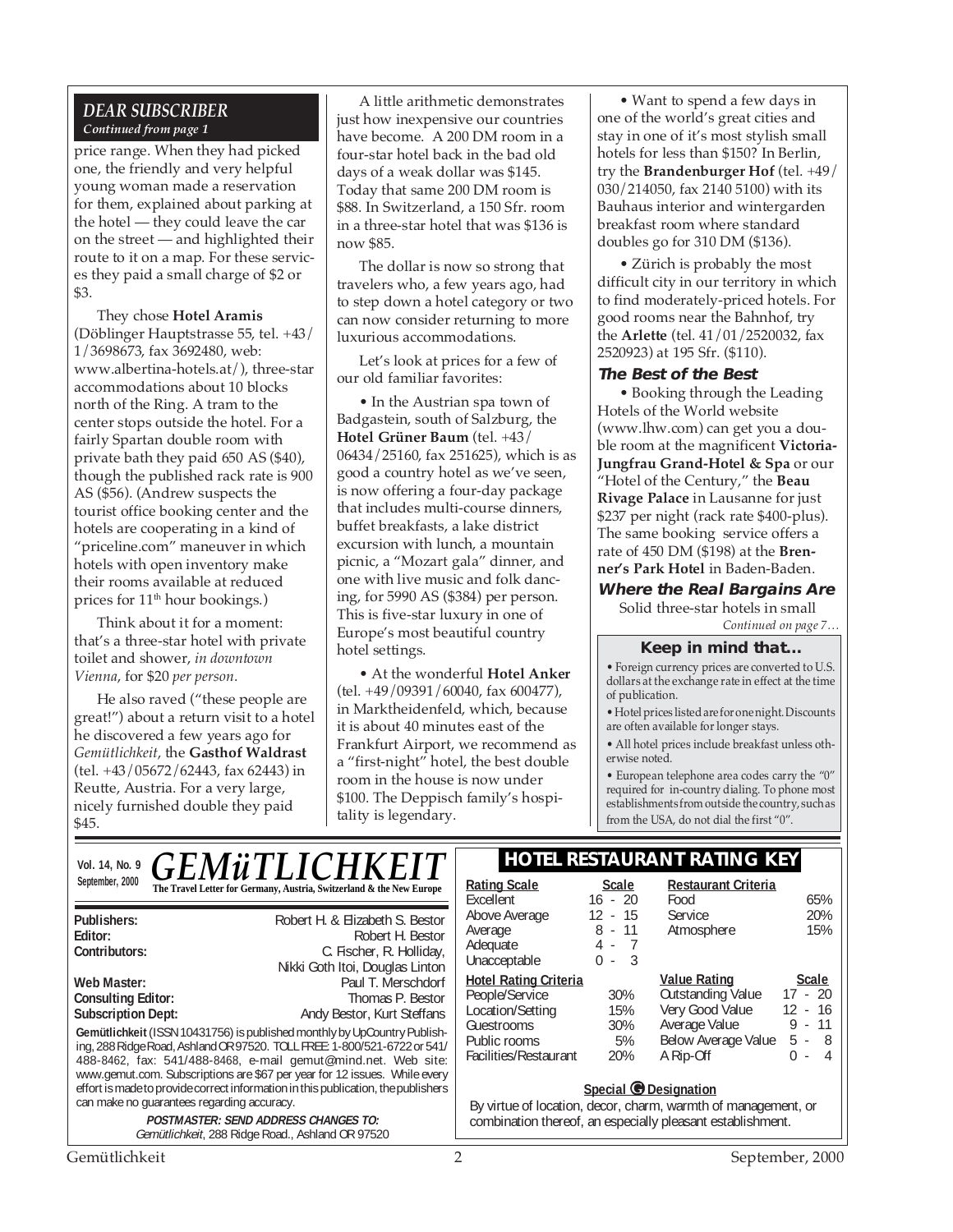### *LEIPZIG*

town with enough attractions and atmosphere to command a visit. Many guidebooks say that anyone pressed for time should skip Leipzig and concentrate on Dresden, but you will be missing out if you don't make time for both.

What first attracted Bach to work in Leipzig was its importance as a cultural center, which was funded in large part by the town's economic importance as a trade and market town. The market stalls and trade shows generated the money that supported the city's flourishing artistic and intellectual development.

#### **A Little History**

The character of the town dates back to the 15<sup>th</sup> century, with the founding of the University of Leipzig in 1407 and the establishment of a regional trade monopoly by Emperor Maximilian in 1497. The university attracted such greats as the dramatist Gotthold Lessing, poet Friedrich Klopstock, and all-around-talented Johann Wolfgang Von Goethe, all of whom came to the city as students, thus leavening the city's homegrown talents such as Gottfried Wilhelm Leibnitz and Richard Wagner.

Goethe once said in a fit of purple prose: "Give me my Leipzig any time: it's a miniature of Paris and it cultivates the people who live there." This quintessential German Romantic used the town as a backdrop for his masterpiece, *Faust*. It is in Leipzig that the worldly scholar meets the devil, falls in love, and loses his soul.

But it was with trade fairs that the city both made its money and acquired its architectural character. Wandering through the old town, what you notice most is the multitude of 19<sup>th</sup> century shopping passages. These handsome turn-of-thecentury malls have little to do with their gangly American counterparts. The arcades in Leipzig are models of decorative detail with *Jugendstil* relief sculptures, gleaming glazed tiled walls, and tall, glass-covered

### **Leipzig Basics**

*Continued from page 1* **Population:** 450,000 **Altitude:** 387 feet **Travel Distances/Rail Times:**

| <u>City</u> | KM/Miles  | <b>Rail Times</b> |
|-------------|-----------|-------------------|
| Berlin      | 180 / 113 | 1:38              |
| Dresden     | 109/68    | 1:24              |
| Frankfurt   | 386/240   | 3:14              |
| Geneva      | 961/597   | 9:50              |
| Hamburg     | 435/270   | 4:21              |
| Munich      | 424/264   | 4:56              |
| Paris       | 963/598   | 9:43              |
| Vienna      | 746/463   | 8:24              |
| Zürich      | 683/425   | 7:37              |
|             |           |                   |

#### **Tourist Information:**

Leipzig Tourist Service, Richard-Wagner-Strasse 1, D-04109 Leipzig, tel +49/034/7104-260, fax 7104-271. Stocks a wealth of brochures and information about the city, even though the staff is not particularly responsive.

#### **Main Sights:**

- Altes Rathaus
- Alte Börse (Former Commodity Market)
- Fine Arts Museum
- Museum of Arts & Crafts
- Thomaskirche

courtyards. They were heavily damaged by bombs in the Second World War and then neglected in the days of the German Democratic Republic. Today, most have been painstakingly restored or rebuilt, and then cluttered with a wealth of shops and restaurants. The most famous are Speckshof, Bartelshof, Hansahaus, and the Mädlerpassage, but just about every block has one type of passage or another that is worth exploring, even if it is just to see how restoration work is coming along.

On a side note, one misguided innovation created in the trade halls of Leipzig is the proscribed walkway. This annoying shop design forces customers to walk through an entire store to get to the cash register (*a la* Ikea), thus forcing shoppers to survey all of the store's goods, even if they just want to buy a few paper clips or a mixing bowl. These evil

inventions were first used at the *Städtisches Kaufhaus* in Leipzig, and, since Goethe places Mephistopheles at the Mädlerpassage just down the street, maybe the inventor was the devil himself.

Leipzig also lent its name to the 1813 battle that took place just outside of town, the Battle of Leipzig, a.k.a. the Battle of Nations. The war saw the defeat of that *arriviste* Napoleon at the hands of the old-moneyed Russians, Prussians, Austrians, and Swedes.

Today, this clash is memorialized by the enormous 91-meter *Völkerschlachtdenkmal* (Memorial to the Battle of Nations). This massive pile of granite is quite a sight to behold and certainly worth visiting, even though most guidebooks emphasize its ugliness. A stone marks the spot where Napoleon surveyed the battle and a requisite diorama reenacts the battle's general mayhem.

#### **The Fall of Communism**

Not all of Leipzig's great moments in history are so long ago. The city played a key role in the collapse of communism in East Germany.

From 1982 on, the city's **Nicholaikirche** was the site of small peace services held every Monday afternoon. With all of the changes going on throughout eastern Europe in early 1989, these peace gatherings gained new importance and grew to over 8,000 demonstrators.

The communist government came close to a crackdown on October 9, but negotiations led by the director of the Gewandhaus, Kurt Masur, avoided a Tiananmen Square-style confrontation. The demonstrations were allowed to continue, swelled to as many as 300,000, and inspired similar gatherings across East Germany. The protest brought down the Honecker government about a week later and the entire political system a month later.

Since the *Wende* (turning point), the city has really rebounded with a purpose. Incredible rebuilding efforts have taken place to restore Leipzig to its former glory. Although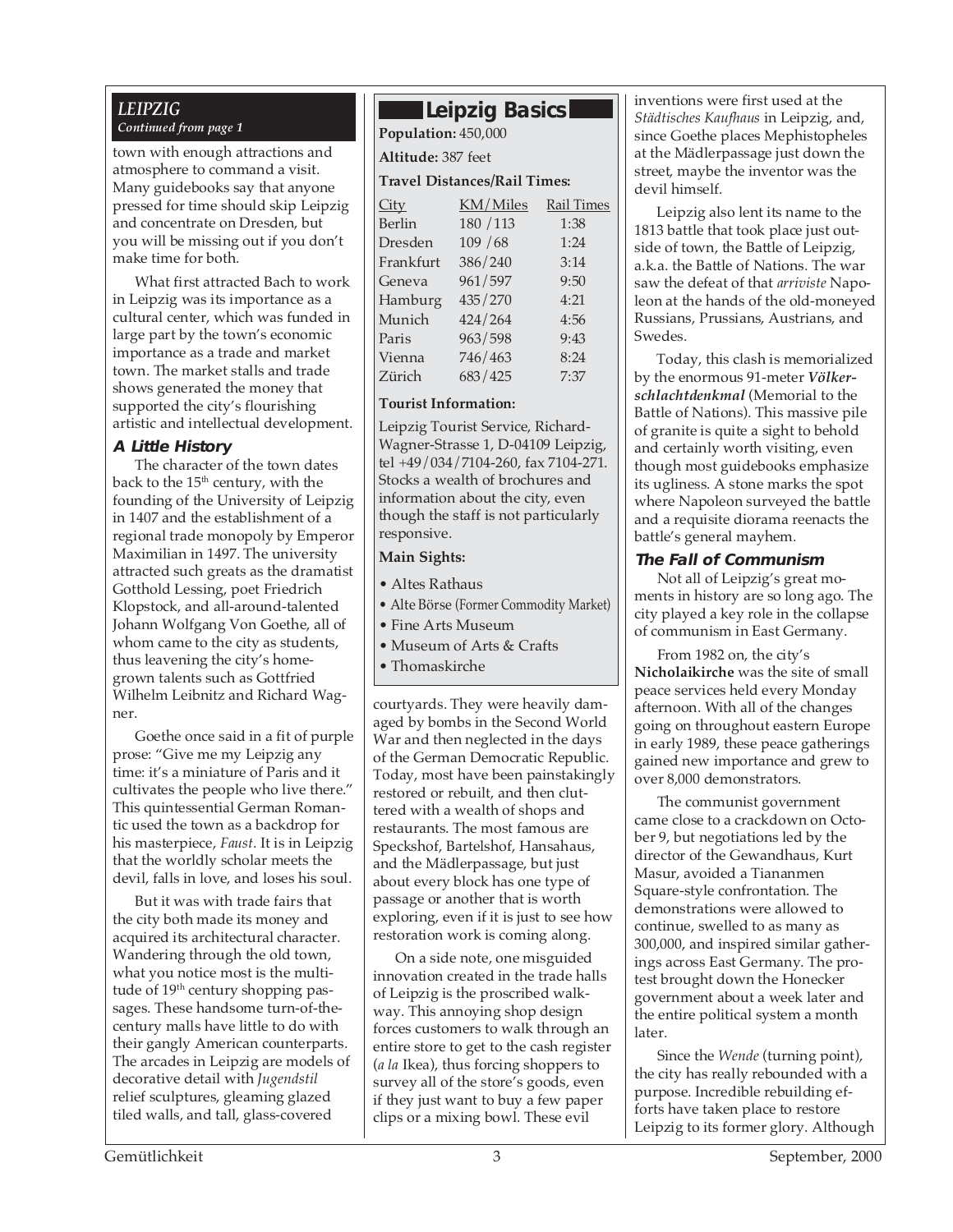#### *LEIPZIG Continued from page 3*

the city was heavily bombed during the war, the compact layout of its old town has made it easier to rebuild. Some changes are hard to believe. For example the ornate neo-Gothic stone building on the corner of Barfussgässchen and Dittrich-Ring looks just as lovely as the day it was built, which obscures the fact that only a few years ago the building was missing the top three floors. One way to spend an afternoon is to get a book with photos of what the city looked like before and after the war, and compare how it looks today.

#### **Touring Leipzig**

The city's compact and mostly pedestrian city center is easily toured on foot. The main sites include the Thomaskirche and Nikolaikirche (the latter contains Bach's remains). The Bach Museum houses memorabilia from the his life, including musical instruments and furniture dating from that period. There is also an early 20<sup>th</sup> century statue at the front of the Thomaskirche. Originally, it had Bach holding a conductor's baton. Fortunately, before it was cast someone realized the anachronism — batons weren't used at that time — so it was changed to a scroll of music.

The great romantic composer Felix Mendelssohn, who did much to re-popularize Bach (he was the driving force behind the Bach memorial located behind the Thomaskirche), also worked in Leipzig. He was the director of the Gewandhaus, the city's highly regarded concert house, and its orchestra. Other famous conductors at the legendary Gewandhaus include Wilhelm Furtwängler, Bruno Walter, and Kurt Masur.

Besides the orchestra, the other treasure of the Gewandhaus is the statue of Beethoven by Max Klinger. In 1902, it was the guest of honor at a celebrated exhibition in Vienna's Session building. The Viennese artist Gustav Klimt created his famous Beethoven frieze to surround the painting as a *Gesamtkunstwerk*, or

total art work (a term inspired by Leipzig-born composer Richard Wagner). Leipzig bought the statue before Vienna could make a bid, so today you can find the frieze at the Secession building in Vienna and Klinger's Beethoven statue in the Gewandhaus.

A sharp contrast to the Gewandhaus' brutalesque (from "Brutalism;" a term coined in England to characterize the rough, exposed-concrete style of certain buildings designed by Le Corbusier) is the  $16<sup>th</sup>$  century old city hall designed by the eccentric architect Hieronymus Lotter (it is said that he made the windows crooked on purpose). Inside is a museum detailing the history of the city and displaying an assortment of curios, including the sword used to execute the real Wozzeck, memorialized in Georg Büchner's play and Alban Berg's opera.

The shopping arcades make window-shopping feel like a history lesson, though the town's biggest arcade is the enormous train station, built in 1915 and extensively renovated in 1997. The station's massive size stems from the amount of daily rail traffic and from the fact that it originally had to house two equal parts: one side of the station was controlled by the Prussians, and the other side by the Saxons. Today, besides trains, the station holds a cornucopia of shops and a large food court. One treat is the coin-operated toy train set located just next to the train platforms.

#### **The Communist Era**

The GDR also left some notable architectural monuments. One of the more interesting is the wavy metallic Herta building which, during the days of communism, housed East Germany's largest department store. This 60's Op-art building stands exactly over the spot where Germany's bigoted operatic genius, Richard Wagner, was born.

Another noticeable period piece is the skyscraping University building, designed to look like an open book, though it's dated stylishness has earned it the nickname " the

jagged tooth."

Tragically, this and the correspondingly horizontal library were built on the grounds of the lovely old university building and the  $16<sup>th</sup>$ century St. Paul's church, both of which were razed to build these unworthy followers. A large, red iron frame in front of the library now marks the outlines of the old church building that survived the war but not communist esthetics.

The communist years are captured in two fascinating museums. The first is the **Modern History Forum** (Grimmaische Strasse 6), which charts the history of communism in Germany from the end of the Second World War to the fall of the Wall and a bit beyond. The multimedia exhibits include video footage of the destruction of the St. Paul's church and the building of the Berlin Wall, old Communist propaganda films, a real Stasi surveillance truck, and displays detailing the protests that led to the end of Communism.

One surreal montage is a videotape that shows the celebrations of the 40<sup>th</sup> anniversary of the GDR intercut with footage of the peace protests which, a month later, led to the country's end.

One photo at the Forum shows a protester carrying a sign that says "*Krumme Ecke—Schreckenhaus/Wann wird ein Museum draus?*" That protest took place in front of the **"Round Corner,"** the name of the building that housed the offices of the dreaded Stasi, the GDR's secret police. Translated, the sign means "Crooked corner, scary house, when will you become a museum?" Surprisingly, this protester got his wish — the building is now a museum, dedicated to preserving the former offices of the Stasi in all their evil blandness. These impersonal offices filled with cheap ready-made furniture controlled the lives of millions of East Germans, mostly through keeping files on its citizens. The museum is at Dittrichring 24, and has a permanent exhibition titled *Stasi: the Power and Banality*.

But we should not end on a dark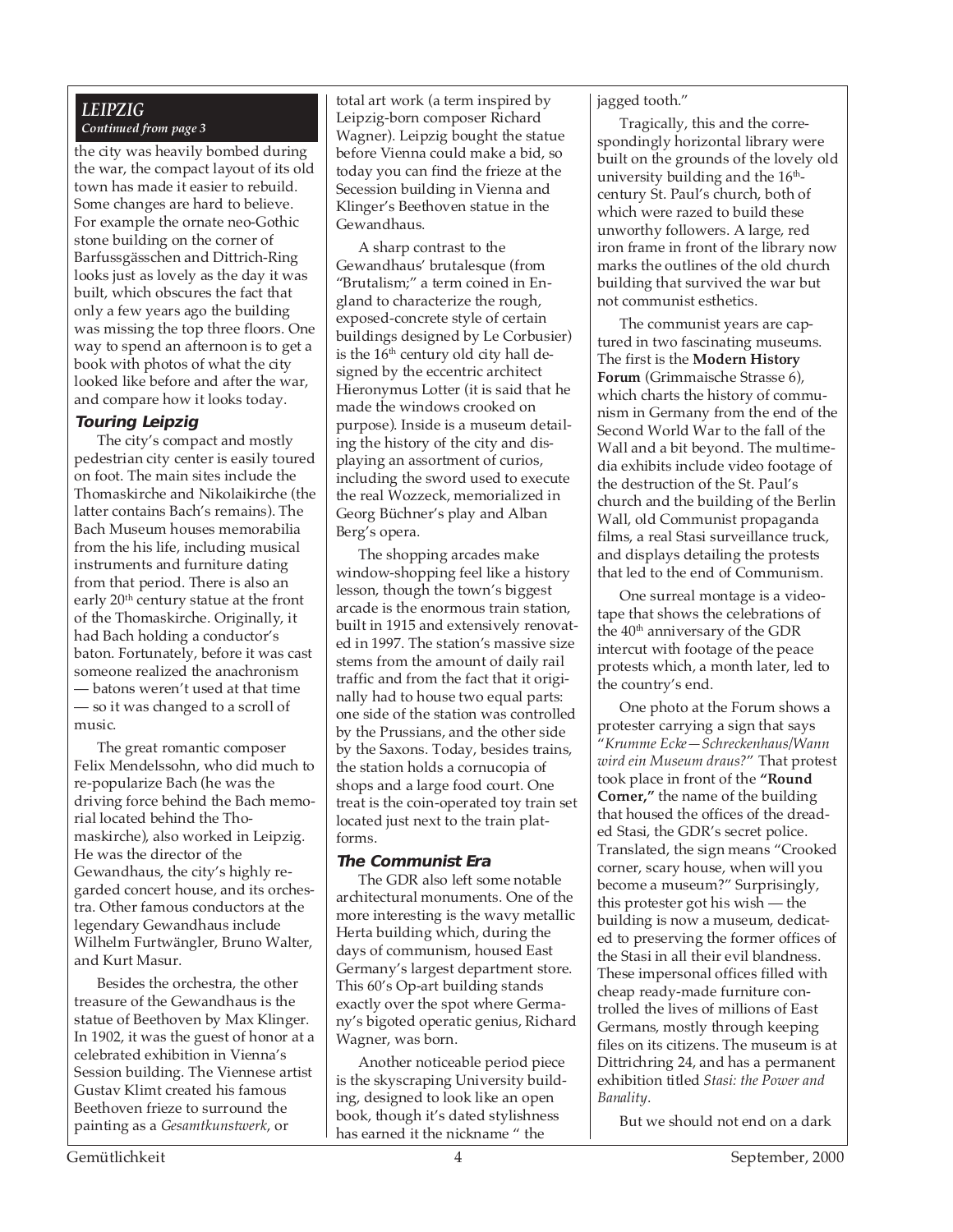note, because the atmosphere of Leipzig today seems brimming with potential. The city has been tastefully rebuilt and offers a wealth of attractions. Bach and all.

#### **Accommodations**

#### Hotel Adagio

The family-owned Adagio is a comfortable, modern hotel set behind an attractive  $19<sup>th</sup>$  century facade. It is well located in a nice, quiet neighborhood just a 10-minute walk to the Gewandhaus and the Augustusplatz.

The staff was especially friendly, always smiling and eager to please. The rooms had no surprises good or bad: they were just bright, clean and up-to-date. The doubles have built-in darkwood furniture with white walls and light blue fabrics and carpets. Singles differ only in that they have lightwood furniture with red and amber fabrics and carpets. The white-tiled baths are spacious and come with showers in the singles and tubs in the doubles. Most of the doubles face the quiet street, while singles face the verdant back garden (the preferred view). Nonsmoking rooms are also available. The hotel is not really made for disabled guests, as you have to climb a few steps to get to the elevator. Streetside parking is free.

One interesting feature for a small hotel is that breakfast is served "whenever you want." I didn't test this by trying to have breakfast at 3 am., but the staff assured that I could if I wanted to. I can, however, testify that breakfast at a normal hour was a very good selection of cold cuts, cheese, fruit and rolls, served with a selection of juices. The waitress was so genuinely cheerful that I looked forward to seeing her at breakfast the next day. The hotel also has a pleasant garden restaurant that serves food good enough to rival most options in town.

Overall, the Adagio is an attractive hotel with a friendly staff that made me feel right at home.

**Daily Rates:** Singles 150 -195 DM (\$67-\$87) without breakfast, doubles 230-280 DM (\$102-\$124) without

breakfast. Special prices for certain off-season and weekend dates: singles 165 DM (\$73) with buffet breakfast, doubles 215 DM (\$96) with buffet breakfast.

**Contact:** Hotel Adagio, Seeburgstrasse 96, tel. +49/0341/21 66 99, fax 295 757, email info@hotel-adagioleipzig.com.

**Rating:** QUALITY 13/20, VALUE 14/20

#### Seaside Park Hotel

This is the only small mid-class hotel within the Ring and is located across the street and a broad plaza from the train station. The exterior has a plain, early century look, while the interior is brash Art Deco that is at times stylish or over-the-top. For instance, the wall of TV sets in the lobby would fall into the latter category. Even without the TV sets, the lobby might have you seasick with all of the glittering chrome accenting the swirly marble pattern on the floor and the cut-away atrium overhead.

The restaurant located in a mock train carriage is meant to evoke the Orient Express, but all seems a bit overdone.

The rooms themselves, however, are quite nice. Their design is equally neo-Deco, but it somehow works in the smaller space. The open bathrooms are wonderful with diamond shaped windows looking onto the rooms and black marble counters set on dark cherry-stained cabinets. The floors are covered with dark carpets with vine-like Deco patterns that really enliven the room. The comfortable beds are cloaked in crisp white linens, and a smooth leather chair with footstool complete the furnishings. Tobacco-free rooms are also available.

While the Park Hotel is too brash to be cozy and comfortable, its prices are surprisingly good, especially considering the central location and the overdose of design.

**Daily Rates:** Singles 195-230 DM (\$87-\$102), doubles 233-268 DM (\$104-\$119); weekend rates single 150 DM (\$67), double 188 DM (\$84). **Contact:** Seaside Park Hotel, Rich-

ard-Wagner-Strasse 7, tel +49/0341/ 98 52 1, fax 985 2750, email seasidehotels@regionett.de.

**Rating:** QUALITY 13/20, VALUE 14/20

Hotel Markgraf Leipzig This small privately-run business hotel offers good rates and a modicum of flair. The setting is a bit uneven, with the hotel facing the partially developed Körner-platz (some buildings seem abandoned a not too unusual situation in the neighborhoods outside the Ring), but it's just a 15-minute walk from the Ring, and just around the corner is the lively Karl-Liebknechtstrasse.

The lobby is small and perfunctory; the staff tall and efficient (at least on our visit). The lounge and rooms are well maintained, but not particularly memorable dressed in light tones and plain catalog furniture. Small tile baths are only large enough to accommodate showers. The hotel's most attractive feature besides the price—is the lovely courtyard garden. The Markgraf is a good place to cut costs if you don't mind a business-y atmosphere.

**Daily Rates:** Singles 77 -127 DM (\$34-\$56), doubles 134 -139 DM (\$60- \$62), apartments 159 -199 DM (\$71- \$88) all without breakfast. Prices are

#### **Key Websites for the Traveler to Germany, Austria & Switzerland**

**• www.gemut.com** Gateway site for travelers to Germany, Austria and Switzerland, including car rental, rail passes, hotel bookings, traveler feedback, free travel advice and past issues (\$4 per month fee to access almost 8 years of back issues).

**• www.mapblast.com** Maps and automobile trip planning. Locates routes and distances.

**• bahn.hafas.de/bin/query.exe/en** German rail. Train timetables throughout Europe, not just Germany.

**• www.rail.ch** Swiss and European rail schedules.

**• www.switzerlandtourism.com** Website of Switzerland's national tourist authority.

**• www.germany-tourism.de** Germany's national tourist authority.

**• www.anto.com** Webstie of Austria's national tourist authority.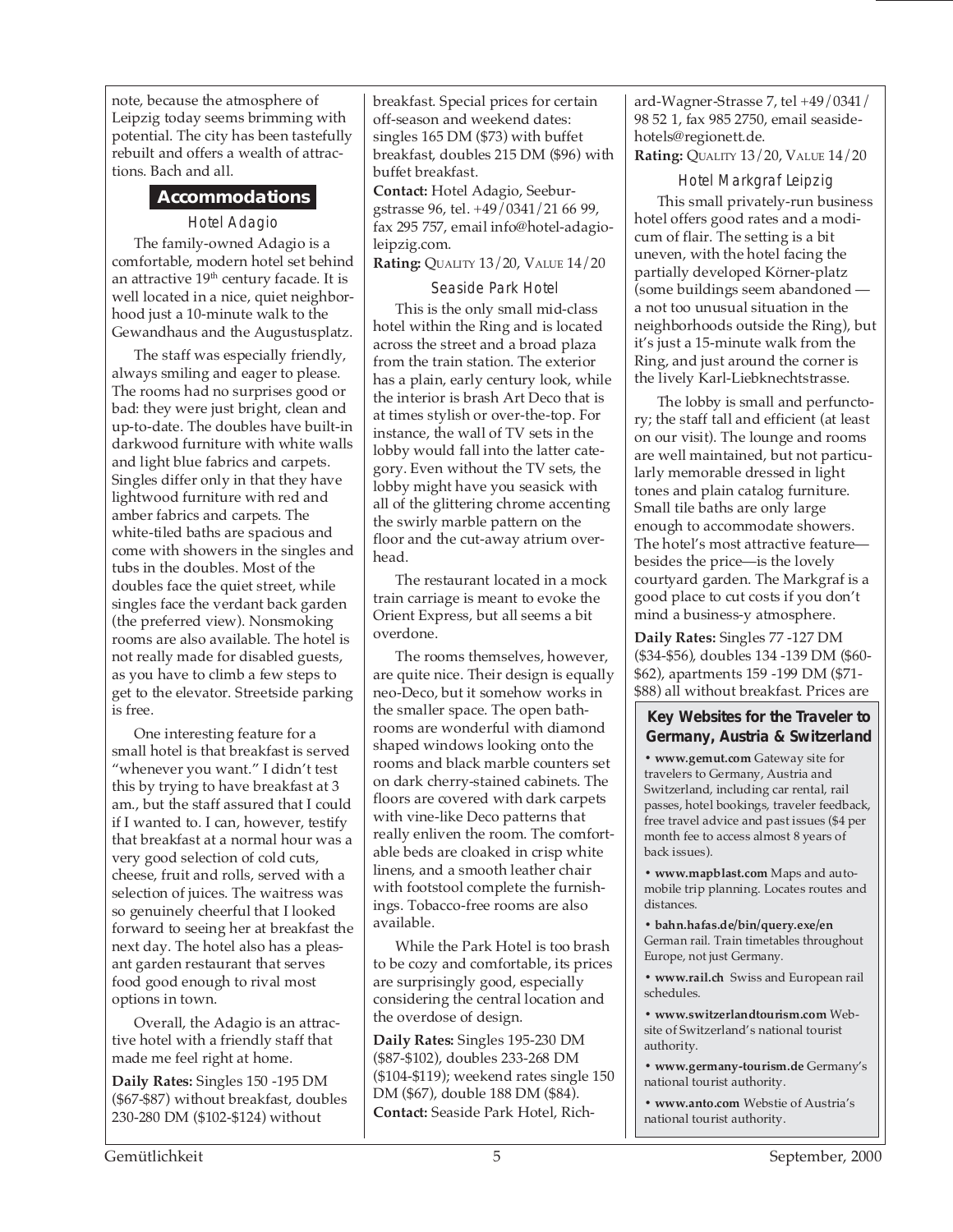#### *LEIPZIG Continued from page 5*

#### substantially higher during main trade fares.

**Contact:** Hotel Markgraf, Körnerstrasse 36, tel +49/0341/30 30 30, fax +49/0341/30 30 3 99, email HotelMarkgraf@aol.com.

**Rating:** QUALITY 11/20, VALUE 14/20

#### Kosmo Hotel

This hotel—a pension, really deserves mention because of its low price and quirky charm. The Kosmo consists of a few floors of guest rooms atop the Kosmopolitan revue and comedy theatre.

Each room is decorated in a different theme. There are rooms dedicated to countries and regions (the Spain room and the Arab room), as well as to art movements (the Romantic room and Pop-Art room). The reception staff is youthful and friendly.

While the Kosmo is not for everyone, those who would appreciate the hotel's artsy and personable atmosphere would probably not mind the throw-pillow comforts.

**Daily Rates:** 90 DM (\$40) with minibar and breakfast, 20 DM (\$9) more for a room with TV. **Contact:** Kosmo Hotel, Gottschedstrasse 1, tel +49/0341/233 44 20, fax +49/0341/233 44 21.

**Rating:** QUALITY 10/20, VALUE 14/20

#### **Sustenance**

#### Thüringerhof

This new/old restaurant, owned by the Würzburger brewery, has roots in the  $15<sup>th</sup>$  century, though the building and interior date from a major restoration completed in May 1996. Pains were made to give the restaurant an historic look, especially in the arched and colonnaded main hall called the Luther Room. The Thüringerhof offers a variety of atmospheres to choose from, such as the dark wainscoting of the main hall, the bright skylight of the winter garden, and the outdoor breeziness of the streetside patio.

The food was well prepared and

hearty. Soup choices included a creamy celery root soup and the traditional Saxon potato soup with sliced sausage for 7.5 DM (\$3.33) and 5.5 DM (\$2.44) respectively. The main course was tender braised lamb smothered in rosemary cream sauce and served with a spongy Saxon potato dumpling (19.9 DM/\$9). The pan of roast potatoes and mushrooms (23.8 DM/\$13) was also good, though a bit too oily. Beer choices were, of course, courtesy of the Würzburger Hofbrau, while the wine list was short but well-chosen. The desert selection was a bit minimal and the day so lovely that we decided to have ice cream somewhere else.

Thüringerhof zu Leipzig, Burgstrasse 19, tel +49/0341/9 94 49 99, web www.thueringer-hof.de, open daily 11 am-midnight.

**Rating:** QUALITY 11/20, VALUE 11/20

#### Auerbachs Keller

This hotel has the good fortune of being mentioned in Goethe's *Faust*, thus insuring it a steady stream of customers. But even with all its touristy associations—including a souvenir stand—this *Keller* still manages to please. Fortunately, the decor avoids demonic themes, and instead manages to be quite elegant with stenciled arches, wood cloaked pillars, gleaming parquet floors and dark stained wooden chairs and tables.

The food was as tasteful as the decor. The soup selection sounded familiar with options such as Saxon potato soup (5.9 DM/\$2.62) and onion soup  $(7 \text{ DM}/\$3.11)$ , so we decided to split the smoked fish plate  $(22 DM / 10)$  as a starter. The tasty lineup included delicate slices of smoked salmon, trout, and *Heilbutt* accompanied by thick chunks of chewy brown bread.

For the main course, I chose the special of the day, which was roasted pork with sauerkraut and the traditional Saxon potato dumpling (19.9 DM/\$9), while my companion had broccoli casserole with smoked duck breast and sliced potatoes (19.9 DM/ \$9).

Another dish that looked good —

and was served to the table across from us — was the tender beefroulade with apples and sauerkraut. The beer was Radeberger, a locallyappreciated brew that I haven't especially warmed to. The wine list, however, was ample and encompassed selections from Germany, Italy, France and Austria. Dessert choices were much better than at the Thüringerhof. The quark cake served with baked apples (9.5 DM/\$4.22) and the warm crepes filled with chocolate mousse and vanilla ice cream (10 DM/\$4.44), made two fine selections.

Auerbachs Keller, Grimmaische Strasse 2-4, tel +49/0341/21 61 00, open 11-midnight. **Rating:** QUALITY 11/20, VALUE 11/20

#### **Also of Interest**

Leipzig also has two good coffeehouses that should be visited. The lovely Art Nouveau **Kaffee Riquet** on Schuhmachergässchen 1, was once the headquarters of a coffee, tea and spice importer with a taste for exotic naturalist decor.

Although the **Zum Arabischen Coffe Baum** on Kleine Fleischergasse is located in a building that dates from the  $16<sup>th</sup>$  century, it has only been serving coffee since 1711. This "coffee tree" also has an interesting museum dedicated to the black bean and all of its accoutrements. The M cakes are especially delicious.

#### *ROMANTIK HOTEL FLORHOF Continued from page 5*

representative of several we received; "the friendliness, charm and warmth of the former managers is sadly lacking and I would no longer recommend the hotel to anyone."

In 1995 we took another look at the Florhof and had this to say: "an intimate, quiet hotel owned by Brigitte and Beat Schiesser, who have a cordial, hands-on management style. No detail of our comfort was overlooked. The Florhof is most appealing."

Perhaps the difference in the two viewpoints is that it was our correspondent's first visit to the hotel. He had never met the beloved Herr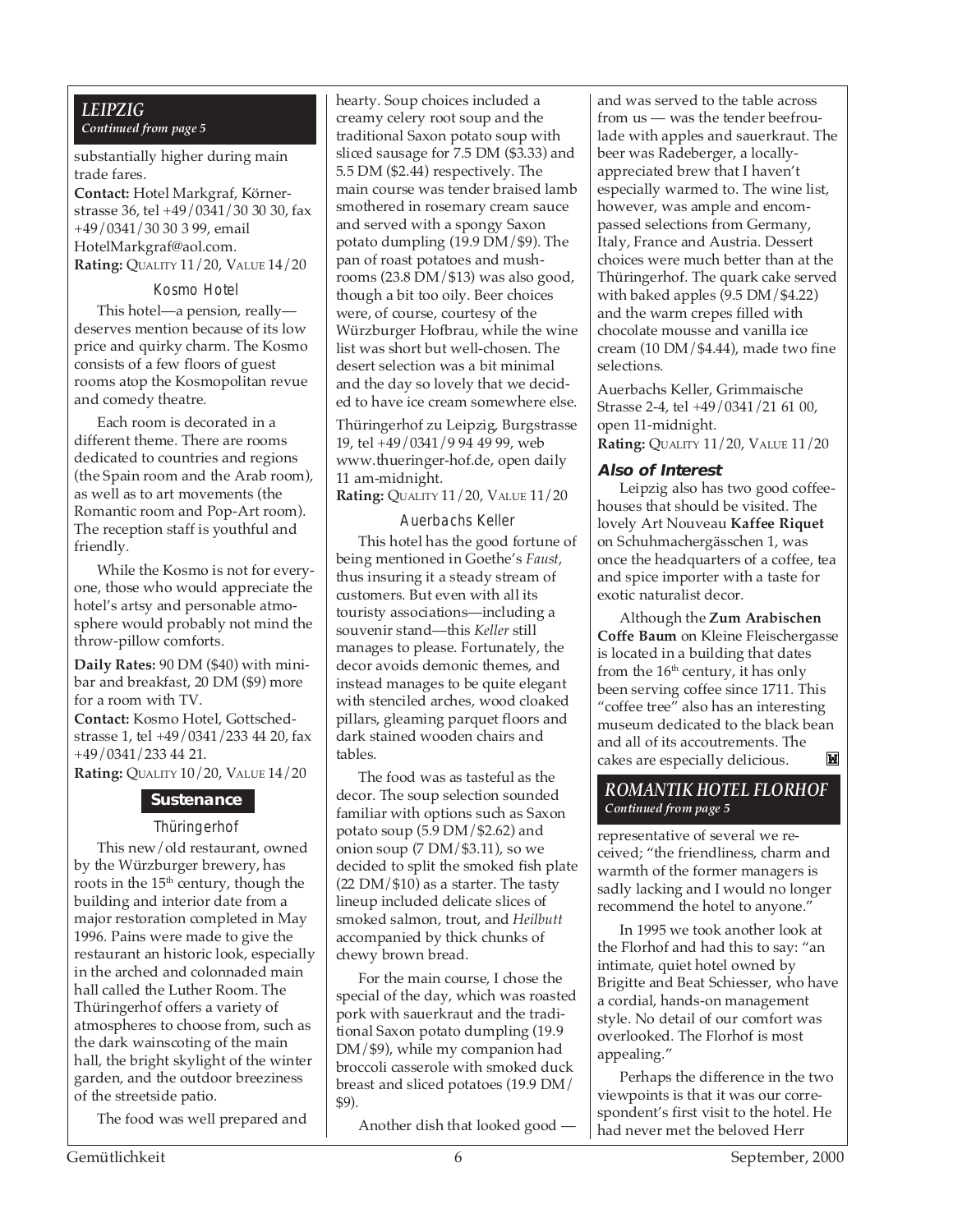#### Schilter.

Based on yet another visit last May, we have concluded that the difficulty veteran customers may have with the 21<sup>st</sup> century Florhof is one of style. The old one was a comfortable, three-star hotel with an almost country/cozy atmosphere, presided over by a gentle elderly couple. This new four-star version is chic and modern. Champagne is offered at check-in, a procedure efficiently handled by a phalanx of smartly dressed, attractive young women, each of whom speaks almost flawless English. Luggage is hauled from curbside to guestroom by uniformed porters and the whole arrival process seems more five than four-star. Only the tiny reception area reminds one of the three-star days.

And, except for size, the handsomely furnished and decorated guestrooms are also five-star quality. Number 225, for example, a corner double, had red stripped wallpaper, beige wainscoting in a herringbone pattern, rose carpeting flecked with green, a handsome pair of small but comfortable chairs, superb bed linens, bedside lamps that were both attractive and practical, and a bright, well-equipped bathroom. The hotel's slightly undersized rooms require creative layout, hence the curving wooden shelf under one window that doubles as a desk.

Yes, we miss Herr Schilter but our stay was without a hitch: fine rooms, pleasant and helpful staff, and excellent buffet breakfasts. What's not to like? At 350 Sfr. (\$198) maybe the price,\* but this is Zürich. In New York, the superbly located, exquisite little Florhof would fetch \$350 to \$400 per night.

**Daily Rates:** Singles 210 to 260 Sfr. (\$119-\$147), 320 to 350 Sfr. (\$181- \$198).

**Contact:** Romantikhotel Florhof, Florhofgasse 4, CH-8001 Zürich, Tel. +41/01/ 261 44 70, fax 261 46 11, email info@florhof.ch

**Rating:** QUALITY 16/20, VALUE 14/20

\* For a less expensive Zürich headquarters see this month's Dear Subscriber M column

#### *DEAR SUBSCIRBER Continued from page 5*

towns, especially in Germany and Austria, are particularly good value right now:

• For sheer *gemütlichkeit*, hearty Bavarian food, and the most fun night you'll have in Germany, we've been recommending Garmisch-Partenkirchen's **Gasthof Fraundorfer** (tel. +49/08821/9270, fax 92799) for more than 20 years now. It's gone from a \$136 splurge to an \$84 per night bargain. And for about \$20 per person you can drink several beers, eat a hefty farmer's dinner followed by a Coupé Denmark (chocolate sundae), and even have enough left over to have a *Schnapps* or two as a finish to a long evening of folk dancers and Freidl's down-home singing and accordion playing.

• The top double room at the **Hotel Petrisberg** (tel. +49/0651/ 4640, fax 46450), in the Mosel river town of Trier, is 150 DM (\$66).

• Doubles at the **Romantik Weinhaus Messerschmitt** (tel. +49/ 0951/27866, fax 26141) in Bamberg, Germany, start at 189 DM (\$83).

• In Seeg, Germany, near Füssen, the **Pension Heim** (tel. +49/08364/ 258, fax 1051) has large, wellequipped doubles for 144 DM (\$63).

• In touristy, but charming Rothenburg ob der Tauber, the **Reichs-Küchenmeister** (tel. +49/09861/ 9700, fax 970409) prices it's best doubles at 220 DM (\$97).

• The four-star **Stadt Hotel Styria** (tel. +43 /07252/51551 - 54, fax 51551 - 51, web: www.stadthotel.at/) in Steyr, Austria, offers doubles at 1280 AS (\$82).

• Just north of Salzburg, in tiny Lengfelden near Bergheim, the **Gasthof Bräuwirt** (tel. +43/4522163, fax 45216353) has double rooms for \$90 and three course dinners for about \$11.

• In Switzerland's Emmental, 140 Sfr. (\$80) gets you a cozy double at the **Hotel Hirschen** (+41/34/402 15 17, fax 402 56 23, email: info@hirschen-langnau.ch) in Langnau. Michelin marks the hotel's restaurant as "good food at moderate prices."

Enough already. Suffice to say, unlike just a few years ago, all three countries are full of good hotels where two persons can stay for less than \$100 per night.M



#### **Touring WWII Sites**

In recent issues I have I noted several comments about "Hitler sites" and agree with the thought of keeping them available for those who are interested.

 In Berlin, I took the "Third Reich Sites Walking Tour" offered by **Berlin Walks** and found it fascinating. The bunker, at the moment, is under a parking area next to an apartment building.

Although you commented about the Nürnberg site of the huge Nazi rallies as being overrun with weeds, the reality is otherwise. Not only is it marked, but one can see the rally area, the colosseum, and the arena where the Cathedral of Lights took place. We took an exceptional walking tour provided by an organization in Nürnberg devoted to history. Their website is http://geschichtefuer-alle.de/start.htm.

We were led on a three and a half hour private tour by John Jenkins, a Welshman, who is one of 40 tour guides (but the best for Englishspeaking people) used by this group. For the seven of us, we paid 130 DM (\$57). This was the highlight of our trip and I commend it to you.

Next, Salzburg. While visiting last year, we went out to the **Restaurant Karl-Rudolf Obauer** (tel. +43/ 06468/521220, fax 521212) in Werfen, which was the finest meal of that trip. Werfen, 45 km (28 miles) south of Salzburg, is a small resort village that we might well have considered for a few days of peace and quiet.

*Continued on page 8…* Last summer, we were based in